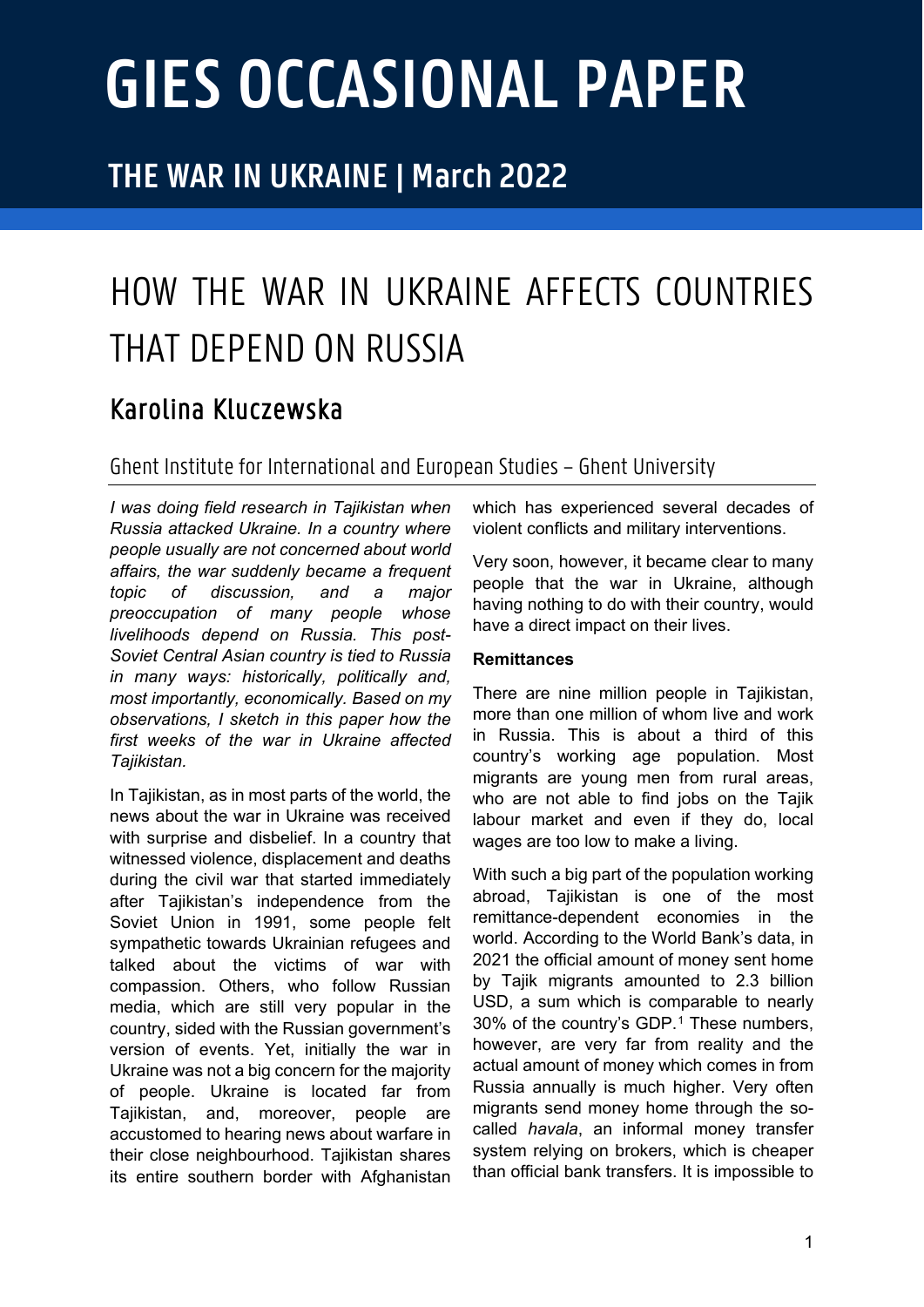calculate how much money is sent from Russia to Tajikistan in this way, but some estimate that it might be comparable to official transfers. The scale of remittances being sent both formally and informally shows that migrants' income is crucial for their families in Tajikistan.

On the last weekend of February, as part of a new package of sanctions against Russia, the EU and US agreed to disconnect a number of Russian banks from SWIFT, the main international financial transaction and payment system. On Monday morning, February 28, when banks opened in Tajikistan, long queues formed in front of counters all across the country. Tajik banks are connected to the global financial system through Russian banks, of which they are subsidiaries. This means that changes in the Russian financial sector automatically apply to Tajikistan, too. As all previous financial crises have shown, including the last two years of COVID 19-related recession, any shocks affecting the Russian labour market have an aftershock in Tajikistan, with Tajik migrants either earning less or losing their

jobs abroad. Now, news about a sudden halt in construction sites in Russian cities, as a result of Western sanctions, was already widespread. Construction is a sector where many Tajik migrants work in Russia, which means that many of them have already lost their jobs.

As a result, on that Monday morning the panic was clearly noticeable in Tajik banks. Some people worried whether they would still be able to receive money from their relatives in Russia when SWIFT was disconnected. Others wondered if it made sense to withdraw remittances which their relatives had already sent to them, or should they wait until the exchange rate between Russia's rouble and Tajik somoni rose again. Those days, the exchange rate was constantly changing, and many feared that the money their relatives worked so hard for had lost its value. People were asking bank employees, and each other, what to do – and everyone was giving a different answer.



*Picture 1: Relatives accompanying young men to the airport before their trip to Russia*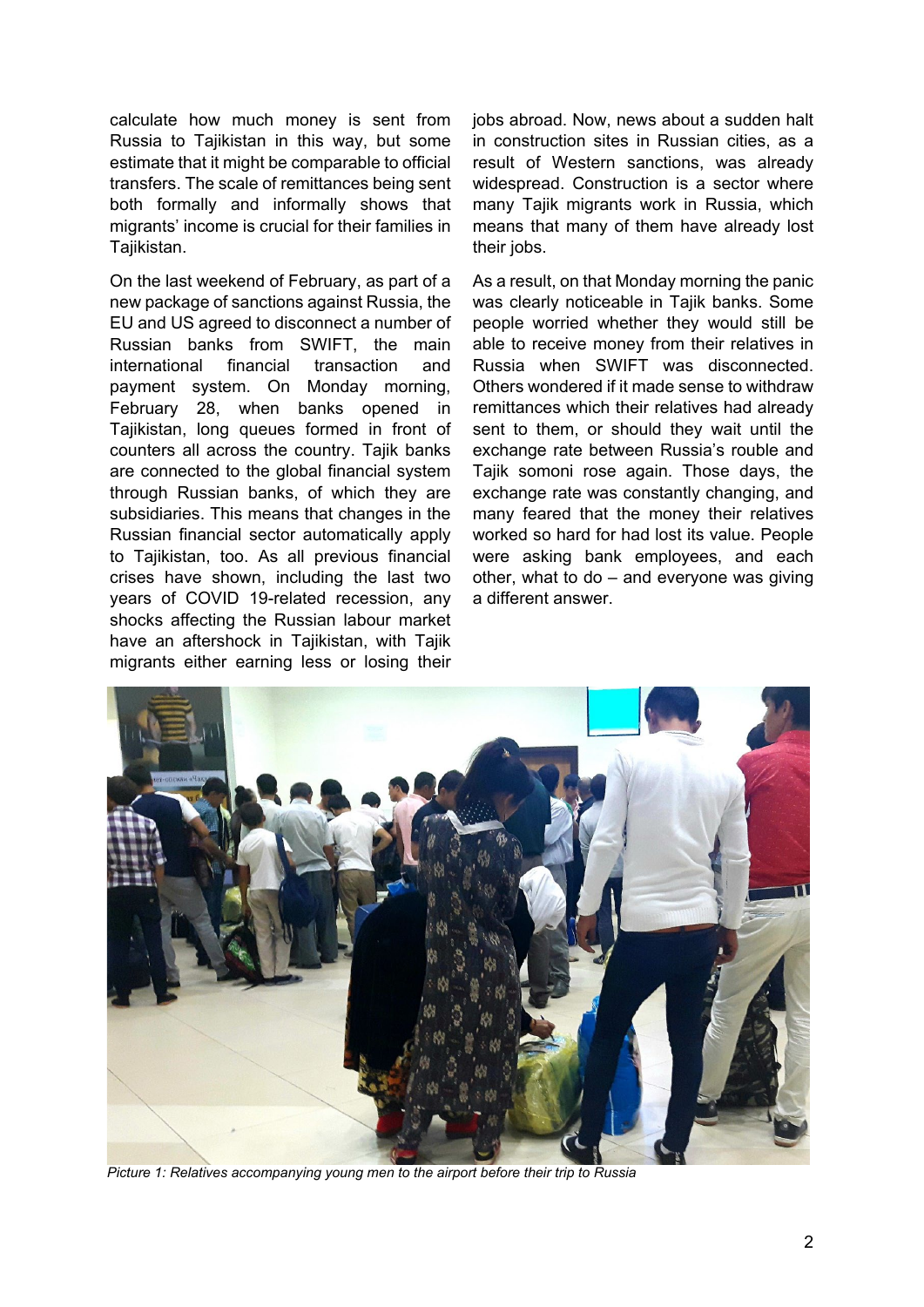#### **Collapse of the rouble**

Following the collapse of Russia's rouble worldwide, on March 1 the National Bank of Tajikistan suddenly lowered the official exchange rate of the rouble against the Tajik somoni, by 17,4%.<sup>[2](#page-4-1)</sup> A few days later, on March 7, the exchange rate was abruptly lowered by another 11,2%.<sup>[3](#page-4-2)</sup> Several smaller corrections followed. These developments reflected the gravity of the situation. They came as a surprise, given that in Tajikistan the currency is usually artificially controlled by the state. Since the economic crisis in the early 1990s, which resulted from the collapse of Soviet Union, similar currency controls became common measures in post-Soviet countries: they allowed the governments to avoid market shocks.

In Tajikistan, exchange rates are more than just numbers. The quality of life in Dushanbe, Tajikistan's capital city, is slowly but steadily increasing. Restaurants and coffee shops are mushrooming, and tall, brand new Dubaiinspired buildings are changing the post-Soviet urban landscape. But everyday realities of most people living outside the capital are very different and have little to do with the capital's glamour. This is where Tajikistan's dependence on Russia becomes visible. In towns and villages, many families

are waiting for monthly remittances from their relatives in Russia to pay back their accumulated debt in nearby shops, where for the last few weeks they have been buying foodstuffs on credit to feed their children.

As the rouble kept falling, within just 10 days the money sent from Russia by migrants depreciated by 35%.[4](#page-4-3) Before the war in Ukraine started, for every 1000 Russian roubles sent home by labour migrants local banks would give their families 141 Tajik somoni. Now, the banks would give only 92- 115 Tajik somoni for the same amount of roubles. For instance, if before people could buy 25 kg of flour in Tajik bazaars for an equivalent of 1000 roubles sent by migrants, now they would receive only 16-20 kg for the same amount.<sup>[5](#page-4-4)</sup>

#### **Rising prices**

A few days later, on March 9, the National Bank of Tajikistan increased the official exchange rates of both the dollar and euro against the local currency by 15%.<sup>[6](#page-4-5)</sup> This move additionally impacted on the Tajik economy that is highly dependent on imports from abroad, with transactions occurring mostly in US dollars. Consequently, with the rouble collapsing and the dollar becoming more expensive, prices of most goods and services started to rise all over the country. To



*Picture 2: Bazaar in Dushanbe*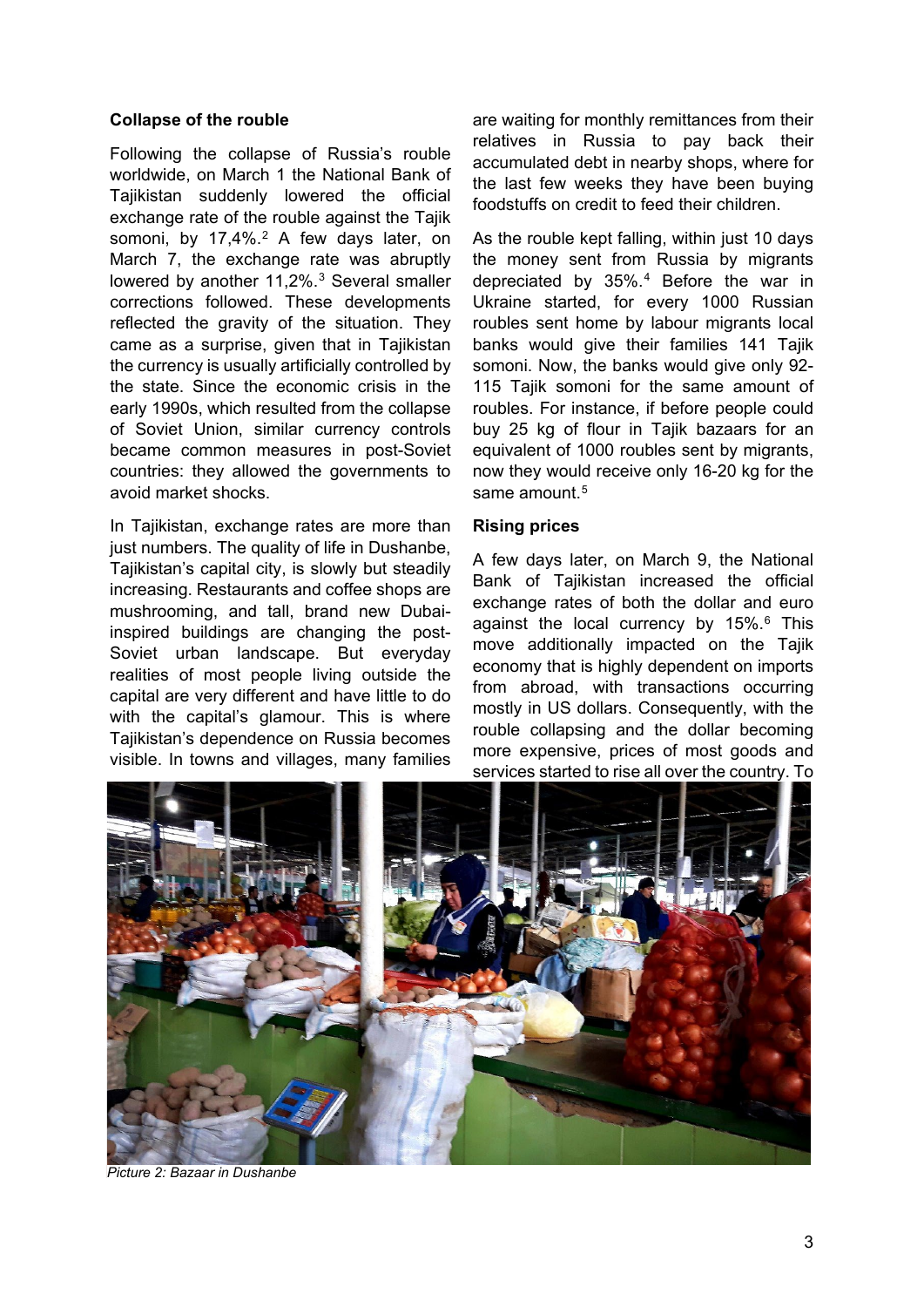give an example of three of the products most often purchased by Tajik households, the prices of which are commonly discussed, the price of a 50 kg bag of flour increased by 16% from 280 to 325 Tajik somoni; the price of a bottle of sunflower oil rose by 22% from 22 to 27 Tajik somoni; and 1 kg of sugar went up by 20% from 10 to 12 Tajik somoni; all within a few weeks $<sup>7</sup>$  $<sup>7</sup>$  $<sup>7</sup>$ </sup>

The gravity of rapid price increases in basic food products can be easily understood when put into context. Thus, the average monthly wage in Tajikistan is 1612 Tajik somoni<sup>8</sup>. which according to the current exchange rate corresponds to 124 US dollars. However, the prices of many products sold locally are comparable to those in Germany. Seen in this light, every single price rise has an impact on people's lives, especially when combined with the depreciation of remittances from migrants. It forces people to make banal but dramatic choices as to which basic products they can still afford, while they can already afford so little.

#### **Political reaction**

The day after the war in Ukraine started, on February 25, the chairwoman of the Federation Council of Russia's Federal Assembly Valentina Matviyenko came to Dushanbe for a long-planned high-level visit. During her trip, she informed the president of Tajikistan:

Before leaving [for Tajikistan], I talked with Vladimir Vladimirovich [Putin], he asked me to pass on his friendly greetings and best wishes, he warmly remembered your last meeting in December last year in Saint Petersburg, and he instructed me to inform you about the situation concerning Ukraine.<sup>[9](#page-4-8)</sup>

Official press releases did not report how the president reacted to her words. The Tajik government not only did not take any stance on the war, but it also refrained from acknowledging that this conflict was happening. Unlike the few independent newspapers operating in the country, none of official government news outlets reported the outbreak of war in Ukraine.

The first related news appeared in one of main state newspapers, *Jumhuriyat*, only on March 1 and informed the readers in a dry way about the number of Tajik citizens on Ukrainian territory. The article did not even refer to the war directly, instead describing it as 'the current situation in Ukraine' (*ҳодисаҳои кунинӣ дар Украина*) and an 'imposition of martial law' (*ҷорӣ гардидани ҳолати ҳарбӣ*).[10](#page-4-9) The way the war in Ukraine is framed is a sensitive issue. Framing it as Russia's invasion and calling it a war would mean that the Tajik government sided with the West. In turn, calling it a special operation (*спецоперация*) would mean that the government supported Russia's position.

When a day later, on March 2, the United Nations General Assembly voted on a resolution condemning Russia's invasion of Ukraine, Tajikistan abstained from voting. This ambiguous position, or rather lack of a position, reflects the limited choices that Tajikistan has vis-à-vis Russia, with silence being the safest option.

#### **Conclusion**

The case of Tajikistan offers insights about how the war in Ukraine affects small countries which largely depend on Russia, both on micro and macro levels. This dependence is not so much a result of free political choices, because in world politics these are rarely unconditioned and reflect the actual will of governments and the population. Rather, this dependence results from geographical location, absence of reliable alternatives, and interconnected economic and political systems, going back to Soviet times. Other variations of Tajikistan's dependence on Russia can be found in Central Asia, the South Caucasus and Eastern Europe.

While the variety and complexity of reactions on the part of people in Tajikistan to the war in Ukraine is a topic for a separate paper, at the end of this paper I would like to quote one of my interlocutors. This person, a lower level